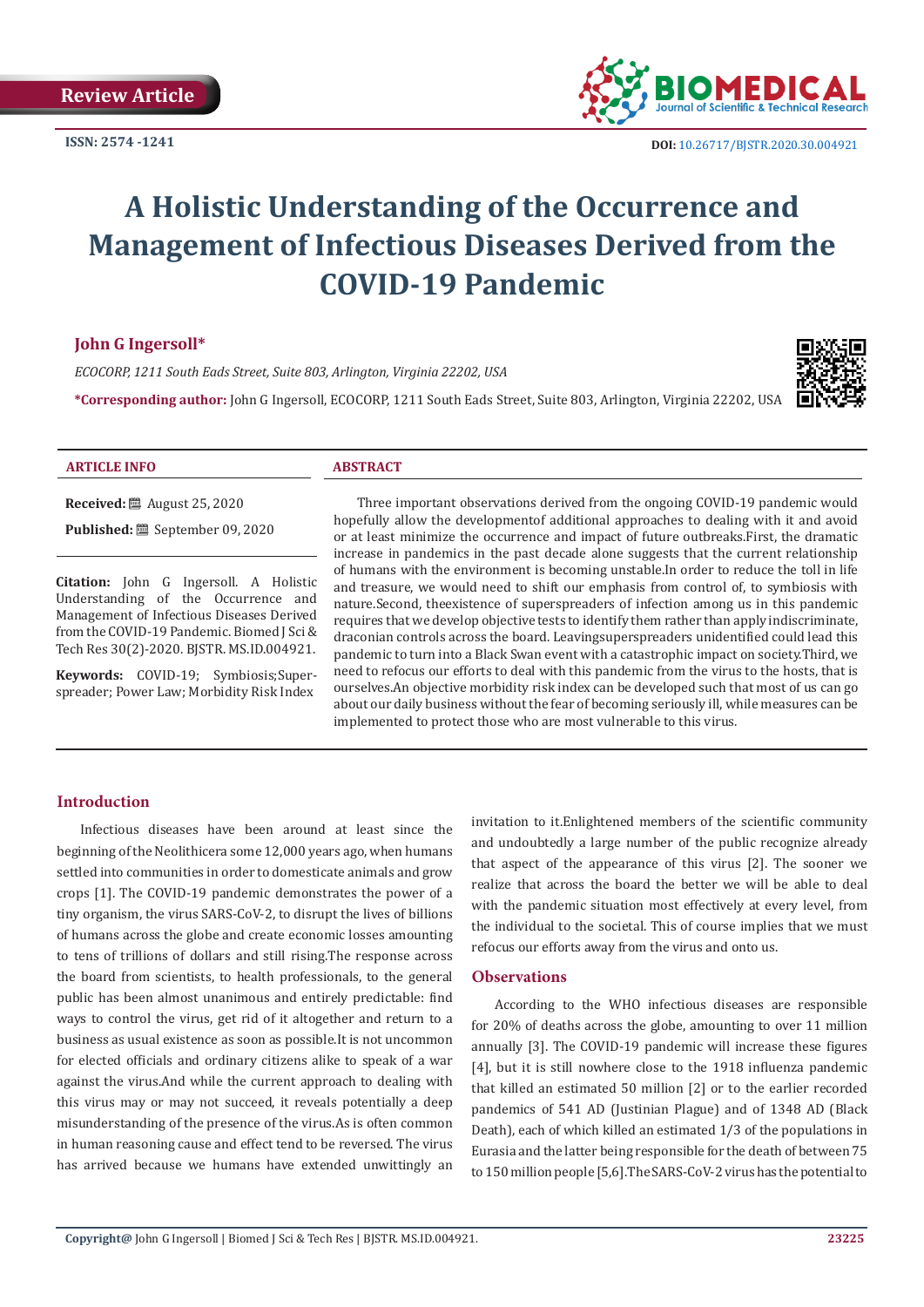create another major pandemic, because it has not infected humans before in a sustained manner, it has an extremely high degree of transmission, and it has a relatively high rate of mortality [2]. Moreover, if it is found that either this virus never leaves an infected person, but it hides in the body dormant or immunity to infection is very short-lived then the COVID-19 pandemic will be around for a long time. The first observation has to do with the appreciation that all living organisms along with all inanimate objects, i.e., the entire Nature, exist in an interdependent and interconnected state or in a symbiotic manner to use a term from biology.Interconnectedness is the key tenet of our quantum world that has been gradually replacing over the past one hundred years the earlier concept of a mechanistic world [7,8]. Humans can control at will a mechanistic world but they have to live in harmony within the quantum world. And while the mechanistic approach has had a tremendous impact on the well being of humans, particularly in regards to the advances in medicine, it may now be reaching its useful limit.

This is becoming apparent from the explosive increase in potentially pandemic infectious diseases in the 21 century such as SARS (2002), H1N1 (2009), MERS (2012), Chikungunya (2014), Zika (2015), recurrence of Ebola (2014) and now COVID-19 [2]. All these diseases as well as the aforementioned earlier pandemics either have originated in animals or have employed animals for their transmission.Bats and pangolins are believed to be the culpritsof COVID-19.The link of human infection to an animal pathogen was realized scientifically in the middle 19th century by Rudolph Virchow, who coined the term Zoonosis to describe it [9]. Yet more than 150 years later we remain by-and-large oblivious to it as manifested by our human-dominated interaction with the environment.It is reported that the Black Death in its initial phase lasted for about five years and then it kept coming back periodically, albeit not as virulent, for the next 400 years [6]. Depending on how long the COVID-19 pandemic persists and whether an effective vaccine against it can be developed, humans may have to rethink seriously their relationship with nature sooner rather than later. The new relationship may entail among others for people to move away from dense metropolitan centers back into the country, the reduction in commuting for work and for shopping if such activities can be carried out remotely from home, a revision of social interactions whereby families can cluster together, increased efficiency in the use of energy, water and food, more effective recycling and reuse of wastes and local production of food to the extent possible.

The second observation from the COVID-19 pandemic is the realization of the existence of superspreaders of the infection among the population [10,11].That is to say, while most infected people do not infect anybody, a few infected persons can infect a very large number creating what is called a cluster event.Cluster events have occurred aboard ships, at nursing homes, meetpacking plants, ski resorts, churches, restaurants, hospitals, and prisons. An example is shown in Figure 1. Epidemiologists use the reproduction

number R to describe the average number of new infections caused by each infected person.For most people R will be zero, but for the superspreaders it will be quite high. For SARS-CoV-2 the average value of R without social distancing is estimated to be between 2 and 3 at least in the early stages of the pandemic. In addition to R, a parameter called the dispersion factor k is used to describe how much a disease clusters. The lower the k is the more transmission comes from a small number of people. For example, the estimated value of k was for SARS0.16, for MERS 0.25 and for the 1918 influenza pandemic close to one.For SARS-CoV-2 the current estimates of k vary from a 0.10 to 0.44 [10,12]. This suggests that superspreaders are not important for influenza but they are for SARS-CoV-2.Moreover, if it is conclusively established that most transmissions occur during the pre-symptomatic phase of infection, then SARS-CoV-2 becomes difficult to contain as computer simulations show[13]. The occurrence of superspreaders in the COVID-19 pandemic is indicative of a power law statistical distribution for the occurrence of the disease.In a power law, shown schematically in Figure 2, the functional relationship between two quantities is such that a change in one quantity results in a proportional relative change in the other quantity, independent of the initial size of those quantities.







**Figure 2:** Power Law: Horizontal Axis – Persons;Vertical Axis – No of Infections per Person; GreenArea – Infections by Superspreaders ~ 80% oftotal;Yellow Area – Infections by 80% of all Persons.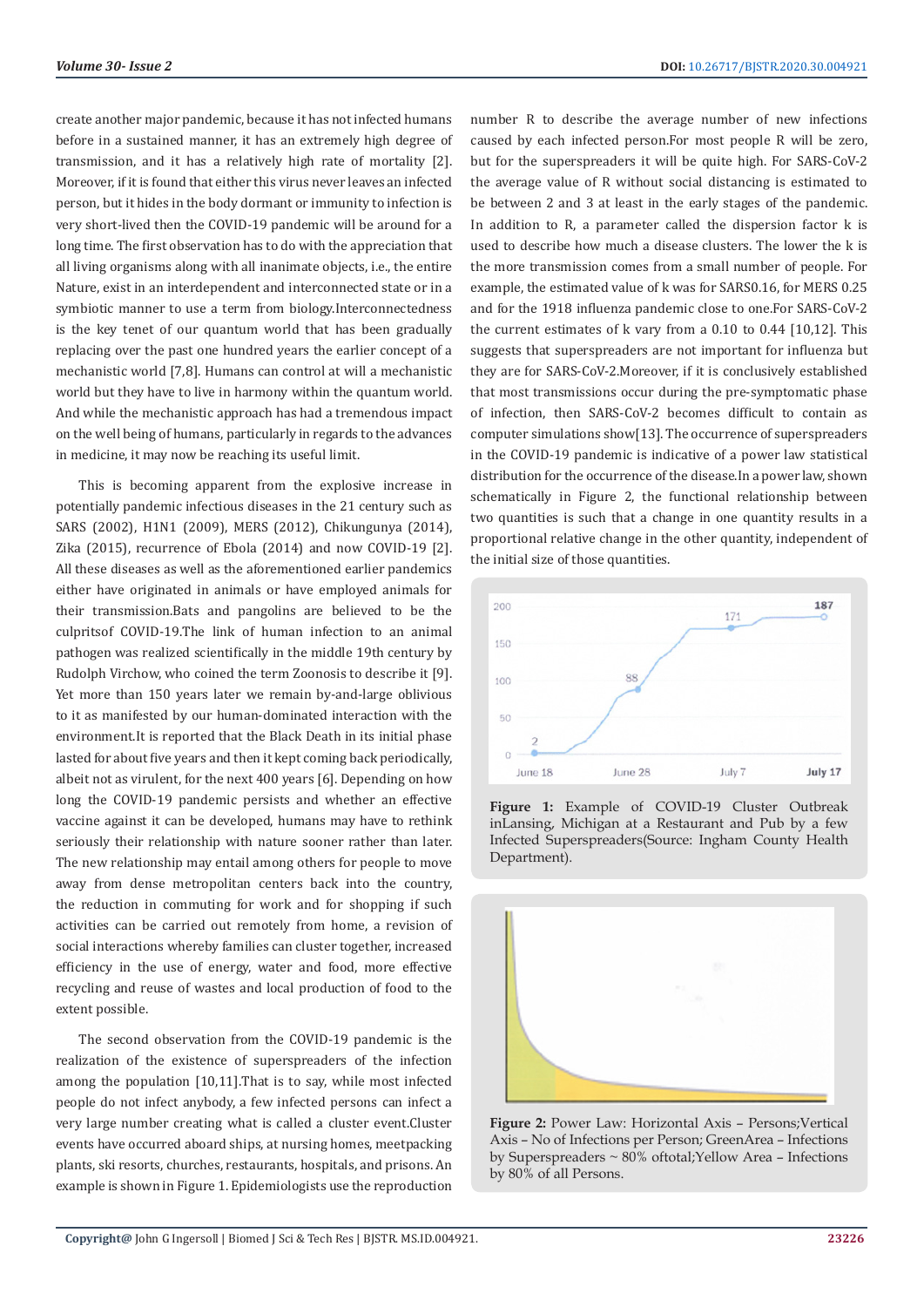Power laws are ubiquitous in nature from physics (black body radiation, quantum mechanics) to economics (income and wealth distribution, cost of health benefits per person) to finance (business income per client, contribution of taxes per person) to geography (size of cities) to geology (size of lakes and mountains, volcanic eruptions) to environmental quality (emission by cars and power plants) linguistics (occurrence of words and letters) to sociology (criminal charges per convict) to ecology (number of distinct species per ecosystem) and so on.A power law is also known as a Pareto law, because Vilfredo Pareto articulated it first at the turn of the 20th century as descriptive of wealth distribution or as the law of 80/20, because typically 20% of the input is responsible for 80% of the outcome.In the case of the COVID-19 pandemic indications are that between 10 and 20% of those infected generate 80% of subsequent infections [9,11]. A very important characteristic of a power law is that it is scale invariant.This means that depending on the parameters of the power law, it may or may not have a welldefined mean and a finite variance. As it turns out most power laws occurring in nature have a well-defined mean but not a finite variance.A lack of a finite variance can lead to a so-called Black Swan event, an event that is rare, is unexpected, has a huge impact and can be explained in hindsight [14,15].The values of R and k for COVID-19 will determine whether the current pandemic has can lead into a Black Swan event, but since we may not know that for some time, if ever, it behooves us to take measures to reduce the likelihood of such outcome.These measures would include the identification via objective means, i.e., testing of some type, of the superspreaders such that their contribution to additional infections can be effectively controlled.

We may also note that the reason power laws are so prevalent is that nature confers equal chance of outcome to every actor, animate or inanimate, within a particular situation. In a pandemic everybody is given the same chance of infecting someone else and as a result we obtain the most probable distribution of the majority ofpeople not contributing to the transmission and only a relatively small percentage affecting it.Even though this reason seems counterintuitive, it isborne out of experience in quantum physics whereby the derivation of Planck's Black Body Radiation Law is based on the assumption of the equal access to energy among all oscillators (actors) maximizing (most probable outcome) the system entropy [9,16].The third observation from the COVID-19 pandemic is that we focus so far too much on the virus and not enough on the person getting infected: the "host."It has already been established that certain characteristics as well as pre-existing conditions of the hosts make them more susceptible to severe illness and increased risk of death: age (85 or older), because of the normally occurring immune system senescence; obesity (body mass index above 30); blood type (type O offers increased protection) ; heart disease (heart failure, coronary artery disease, cardiomyopathies, pulmonary hypertension); cancer; diabetes (type 2); chronic kidney disease; chronic obstructive pulmonary

disease; immune compromised state; sickle cell disease; and perhaps other conditions to be determined as we acquire a better understanding of the virus [2,17]. Thus, the SARS-CoV-2 virus can cause severe disease and even death to those who happen to be afflicted by any of the aforementioned conditions at any age, although the occurrence of such conditions increases with age as the body fails along with the immune system losing some of is potency.

It is interesting to note that the COVID-19 pandemic reconfirms clearly both aspects of the 19th century debate on the causality of disease: Louis Pasteur and Robert Koch demonstrating that a microbe was the necessary agent, while Rudolph Virchow insisting that only those with compromised cells would become ill [10].Of course both sides were correct in understanding the causality of an infectious disease.No one would disagree that each host is unique in so far as his or her immune system and body would respond to the virus.But the complexity of the immune system, which may never be fully understood at the microscopic level, should not stop us from taking action as there are still general markers that can be employed to assign a degree of morbidity and mortality with respect the virus to each individual. These markers comprise the aforementioned macroscopic conditions that SARS-CoV-2 appears to exploit.Based on statistical analysis of the data on the millions of infected people and the hundreds of thousands of them who became severely ill and even succumbed to the disease, even if the data are not perfect, one can develop a quasi-quantitative numerical risk index, say, a number between 0 to 100, of a person's degree of morbidity. Those with a higher risk index would need to be shielded against exposure, while those with a lower risk index could resume normal activities without the fear of getting seriously ill.Such a system could be readily implemented via the internet and through social media at a much faster pace, a much lower cost and most likely higher efficacy than, for example, any vaccine.And even if an efficacious vaccine is developed the proposed focusing on the host will serve well to complement it.We may also note that even in the deadliest pandemics certain percentage of the population manages not to be infected.This would seem to defy the traditional cause and effect mechanistic view of infection.The question then is whether there is a more profound, quantum in nature, connection between humans and the infectious agents that can be ascertained.

#### **Conclusion**

In this study, we have briefly addressed three developments derived from the current pandemic and have presented an alternative course of action.First, we would need to reconsider our relationship with nature from that of control to one of symbiosis. Depending on how the current pandemic evolves we may be forced into symbiosis sooner rather than later.After all the popular adage "our actions will destroy nature" is false.Rather, we should realize that "if we do not heed the warnings of nature, we will be destroyed."Second, regarding the existence of superspreaders in